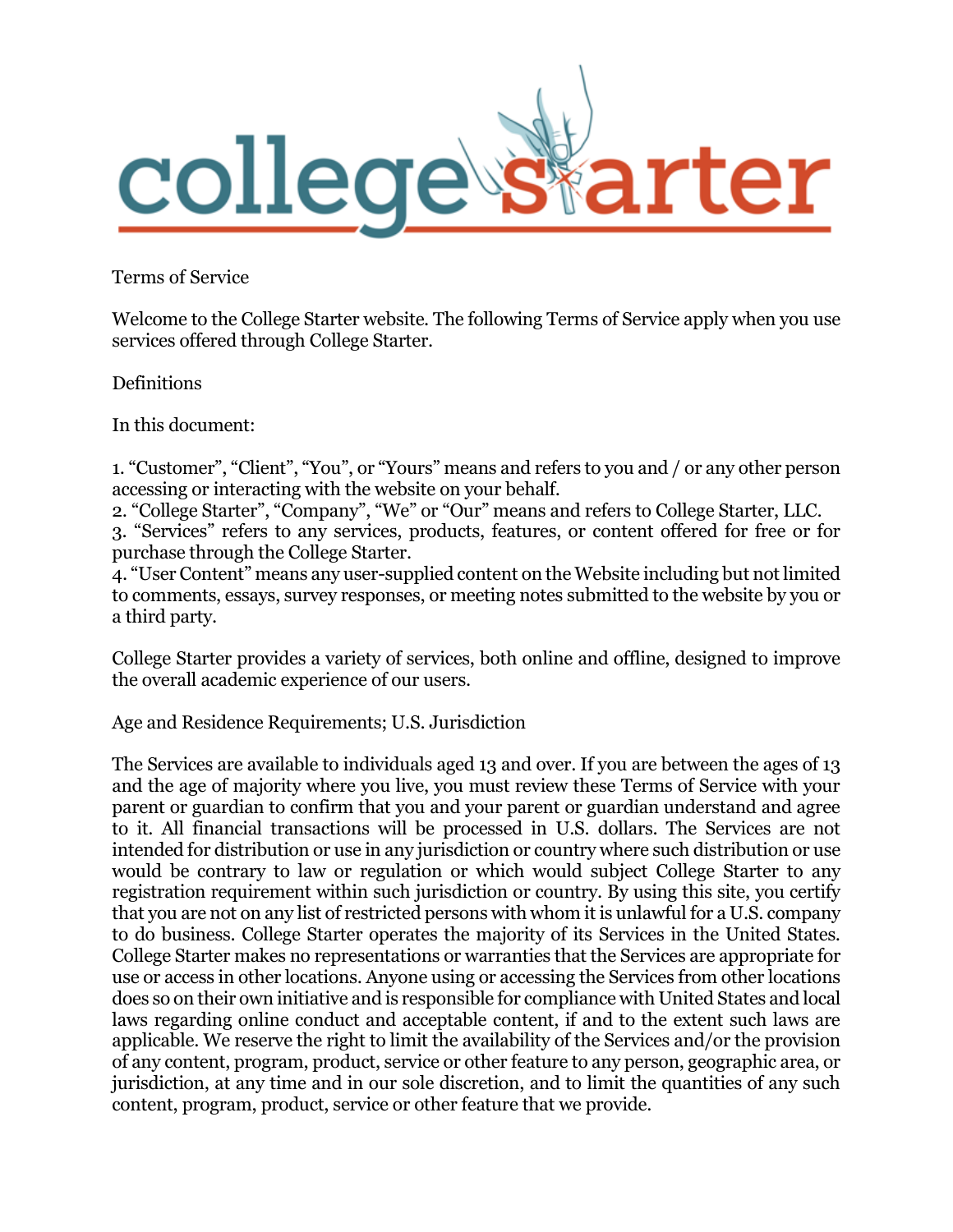

Use Restrictions

Your permission to use the website is conditioned upon the following Use Restrictions and Conduct Restrictions for noncommercial use only. You agree that you will not under any circumstances:

Post any information that is abusive, threatening, obscene, defamatory, libelous, or racially, sexually, religiously, or otherwise objectionable and offensive;

Use the website for any unlawful purpose or for the promotion of illegal activities;

Harass, abuse or harm another person or group, or attempt to do so;

Interfere or attempt to interfere with the proper functioning of the website;

Make any automated use of the website, or take any action that we deem to impose or to potentially impose an unreasonable or disproportionately large load on our servers or network infrastructure;

Bypass any measures we take to restrict access to the website or use any software, technology, or device to scrape, spider, or crawl the website or harvest or manipulate data; or

Publish or link to malicious content intended to damage or disrupt another user's browser or computer.

Publish, link, share, or otherwise distribute material that would violate the privacy rights, publicity rights, copyrights, contract rights, intellectual property rights or any other rights of any party

Links to Other Sites and/or Materials

On the website, College Starter may provide you with links to third party website(s) as well as content or items belonging to or originating from third parties (collectively "Third Party Content"). College Starter has no control over Third Party Content or the promotions, materials, information, goods, or services available through such Third-Party Content. Such Third-Party Content is not investigated, monitored or checked for accuracy, appropriateness, or completeness by the Company, and the Company is not responsible for any Third-Party Content accessed through the website or any Third Party Content posted on, available through or installed from the Site, including the content, accuracy, offensiveness, opinions, reliability, privacy practices or other policies of or contained in the Third Party Content. Inclusion of, linking to or permitting the use or installation of any Third-Party Content does not imply approval or endorsement thereof by College Starter. If you decide to leave the website and access the Third-Party Content, you do so at your own risk and you should be aware that our terms and policies do not govern such use. Intellectual Property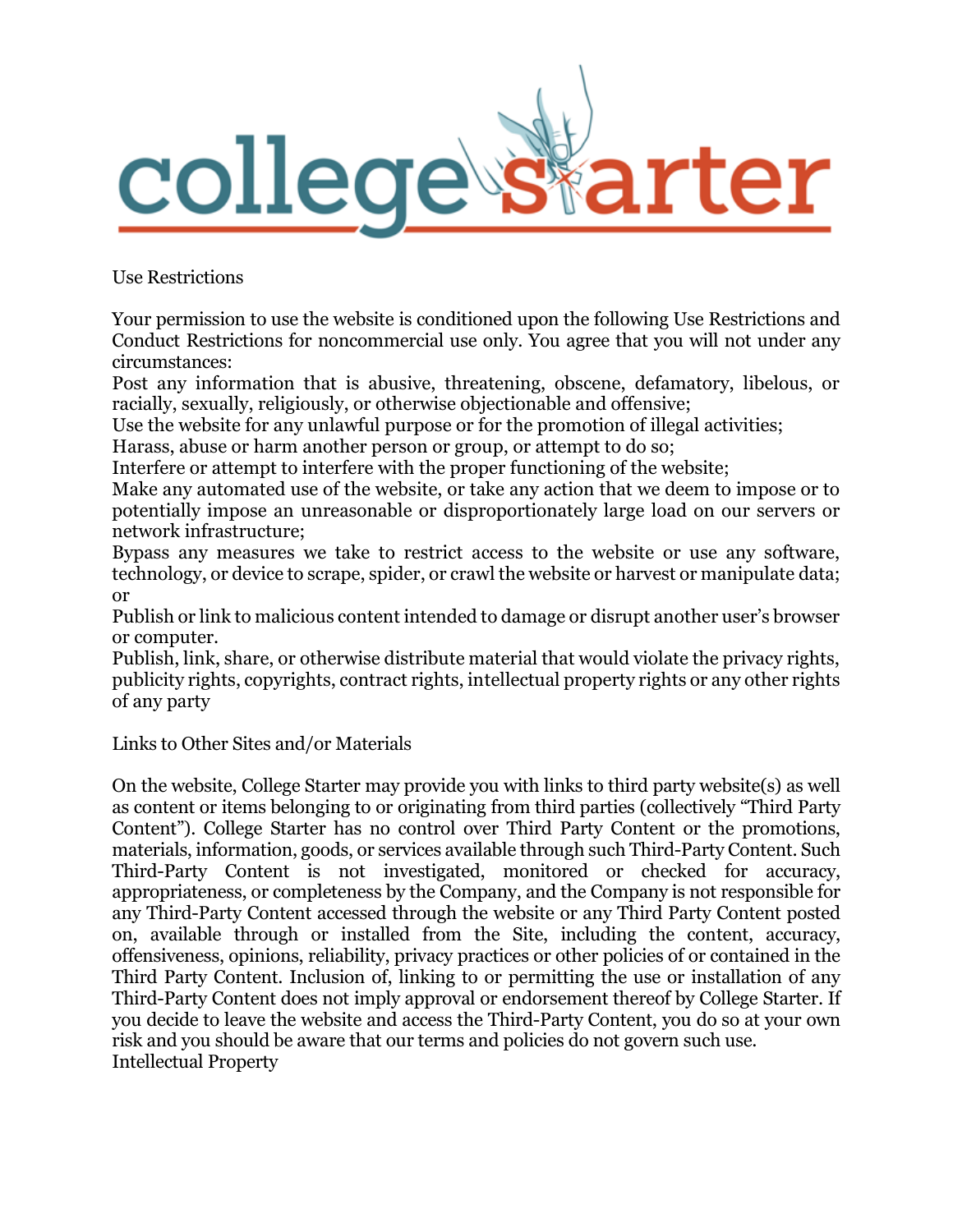

The website and associated services are owned and operated by College Starter. Unless otherwise explicitly specified by College Starter, all materials that are included in or otherwise a part of the website, including past, present, and future versions, domain names, source and object code, the text, site design, logos, graphics, and guides, as well as the selection, assembly and arrangement thereof and the "look and feel" of the Services (collectively, "College Starter Content"), are owned, controlled, or licensed by College Starter or College Starter's third party partners. College Starter Content is protected from unauthorized use, copying and dissemination by copyright, trademark, patent, and other laws, rules, regulations, and treaties. *Any unauthorized use of College Starter Content is prohibited.*

### Academic Integrity

We do not condone or knowingly take part in plagiarism or any other acts of fraud. Neither the company nor its employees / contractors shall be liable for any illegal, unethical, or otherwise wrongful use of the Essays or other content from our website. This includes rejection, rescindment, deferral, academic probation, loss of scholarships / titles / awards / prizes / grants / positions, lawsuits, suspension, or any other disciplinary or legal actions.

You agree to abstain from improper, unethical, inappropriate and / or illegal use of the material and are solely responsible for any and all disciplinary actions arising from your use of the Website and Services.

# DISCLAIMER OF WARRANTIES

TO THE FULLEST EXTENT PERMITTED BY APPLICABLE LAW, THE COLLEGE STARTER WEBSITES AND SERVICES ARE PROVIDED ON AN "AS IS," "AS AVAILABLE," AND "WITH ALL FAULTS" BASIS AND WITHOUT WARRANTIES OF ANY KIND, EITHER EXPRESS OR IMPLIED. TO THE FULLEST EXTENT PERMISSIBLE UNDER APPLICABLE LAW, COLLEGE STARTER AND ITS SUBSIDIARIES, DIRECTORS, CONTRACTORS, AGENTS, REPRESENTATIVES, VENDORS AND THIRD PARTY LICENSORS OF CONTENT SOLD THROUGH COLLEGE STARTER (COLLECTIVELY THE "COLLEGE STARTER PARTIES") SPECIFICALLY MAKE NO REPRESENTATIONS, WARRANTIES, OR ENDORSEMENTS OF ANY KIND, WHETHER EXPRESS OR IMPLIED, AS TO (A) THE COLLEGE STARTER WEBSITES OR THE SERVICES; (B) THE COLLEGE STARTER CONTENT; (C) USER CONTENT; AND/OR (D) SECURITY ASSOCIATED WITH THE TRANSMISSION OF INFORMATION TO COLLEGE STARTER OR VIA THE SERVICES. IN ADDITION, TO THE FULLEST EXTENT PERMISSIBLE BY APPLICABLE LAW, THE COLLEGE STARTER PARTIES DISCLAIM ALL WARRANTIES, EXPRESS, IMPLIED, OR STATUTORY, INCLUDING, BUT NOT LIMITED TO, WARRANTIES OF FITNESS FOR A PARTICULAR PURPOSE, OF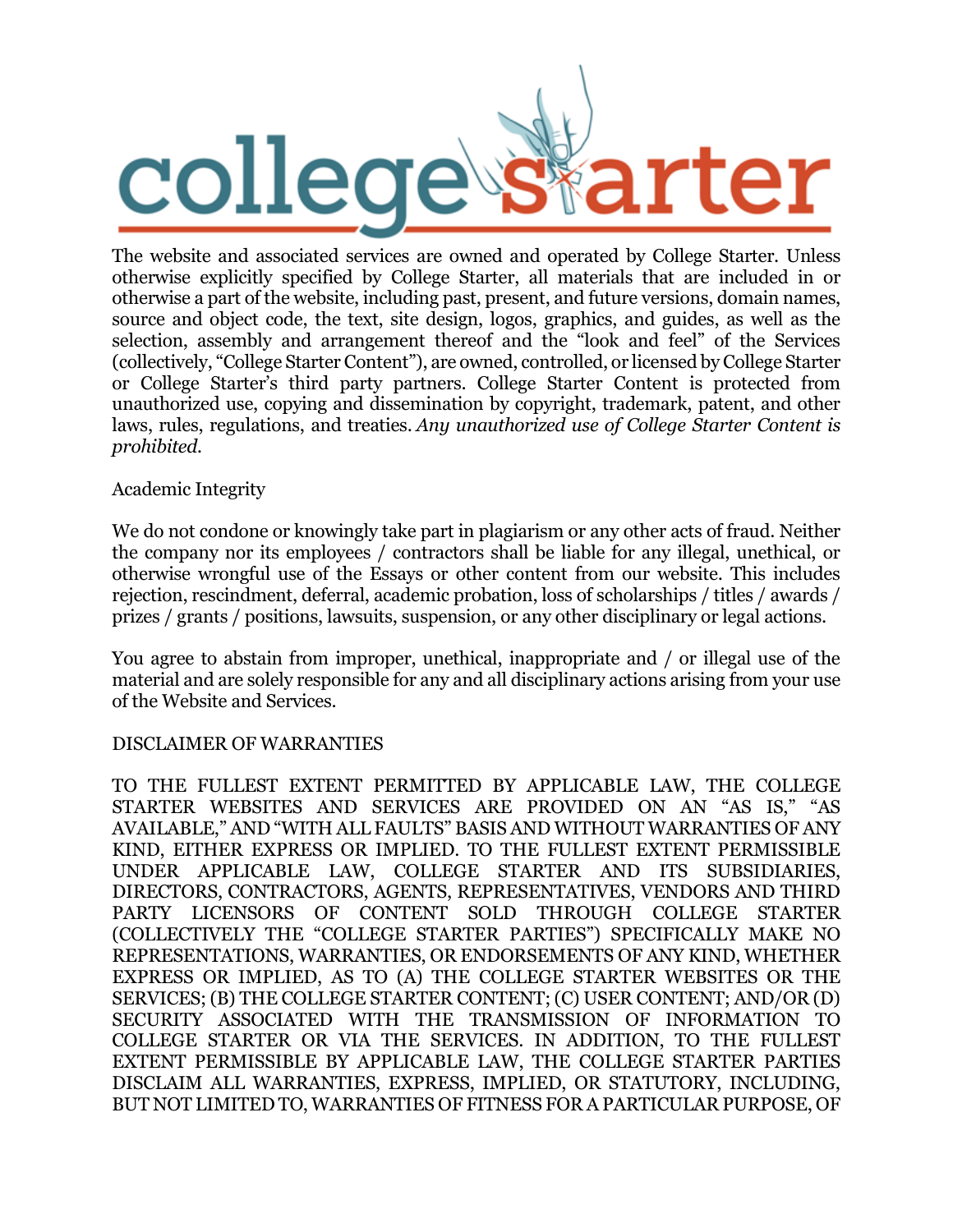

MERCHANTABILITY, NON-INFRINGEMENT, TITLE, CUSTOM, TRADE, QUIET ENJOYMENT, AND SYSTEM.

TO THE FULLEST EXTENT PERMITTED BY APPLICABLE LAW, THE COLLEGE STARTER PARTIES SPECIFICALLY DO NOT WARRANT THAT THE SERVICES WILL BE ERROR-FREE, THAT DEFECTS WILL BE CORRECTED, OR THAT THE SERVICES OR THE SERVER, NETWORK OR OTHER SOFTWARE AND EQUIPMENT THAT MAKES THEM AVAILABLE ARE FREE OF VIRUSES OR OTHER HARMFUL COMPONENTS. TO THE FULLEST EXTENT PERMITTED BY APPLICABLE LAW, COLLEGE STARTER DOES NOT MAKE ANY REPRESENTATIONS OR WARRANTIES REGARDING THE CONTENT OF ITS PRODUCTS, WEBSITES OR SERVICES, OR REGARDING THE RESULTS OF THE USE OF THE SERVICES IN TERMS OF THEIR COMPLETENESS, CORRECTNESS, ACCURACY, RELIABILITY, USEFULNESS OR OTHERWISE, UNLESS SPECIFICALLY SET OUT ON THE SERVICES. YOU ACKNOWLEDGE THAT YOUR USE OF THE SERVICES IS AT YOUR SOLE RISK. TO THE FULLEST EXTENT PERMITTED BY APPLICABLE LAW, THE COLLEGE STARTER PARTIES DO NOT WARRANT THAT YOUR USE OF THE SERVICES IS LAWFUL IN ANY PARTICULAR JURISDICTION, AND THE COLLEGE STARTER PARTIES SPECIFICALLY DISCLAIM SUCH WARRANTIES.

BY ACCESSING OR USING THE SERVICES YOU REPRESENT AND WARRANT THAT YOUR ACTIVITIES ARE LAWFUL IN EVERY JURISDICTION WHERE YOU ACCESS OR USE THE SERVICES. THIS "DISCLAIMERS" SECTION SHALL SURVIVE ANY EXPIRATION OR TERMINATION OF YOUR RELATIONSHIP WITH COLLEGE STARTER.

#### LIMITATIONS OF LIABILITY, WAIVER

IN NO EVENT SHALL THE COLLEGE STARTER PARTIES BE LIABLE FOR ANY INDIRECT, ECONOMIC, SPECIAL, INCIDENTAL OR CONSEQUENTIAL LOSSES OR DAMAGES RELATED TO: (A) THE SERVICES; (B) THE COLLEGE STARTER CONTENT; (C) USER CONTENT; (D) YOUR USE OF, INABILITY TO USE, OR THE PERFORMANCE OF THE SITE; (E) ACTION TAKEN IN CONNECTION WITH AN INVESTIGATION BY THE COLLEGE STARTER PARTIES OR LAW ENFORCEMENT AUTHORITIES REGARDING YOUR USE OF THE SITE; (F) ACTION TAKEN IN CONNECTION WITH COPYRIGHT OR OTHER INTELLECTUAL PROPERTY OWNERS; (G) ANY ERRORS OR OMISSIONS IN THE SERVICES' TECHNICAL OPERATION; OR (H) ANY DAMAGE THAT RESULTS FROM EVENTS BEYOND OUR REASONABLE CONTROL, SUCH AS DAMAGES TO ANY USER'S COMPUTER, MOBILE DEVICE, OR OTHER EQUIPMENT OR TECHNOLOGY INCLUDING, WITHOUT LIMITATION, DAMAGE FROM ANY SECURITY BREACH OR FROM ANY VIRUS, BUGS, TAMPERING, FRAUD, ERROR, OMISSION, INTERRUPTION, DEFECT, DELAY IN OPERATION OR TRANSMISSION,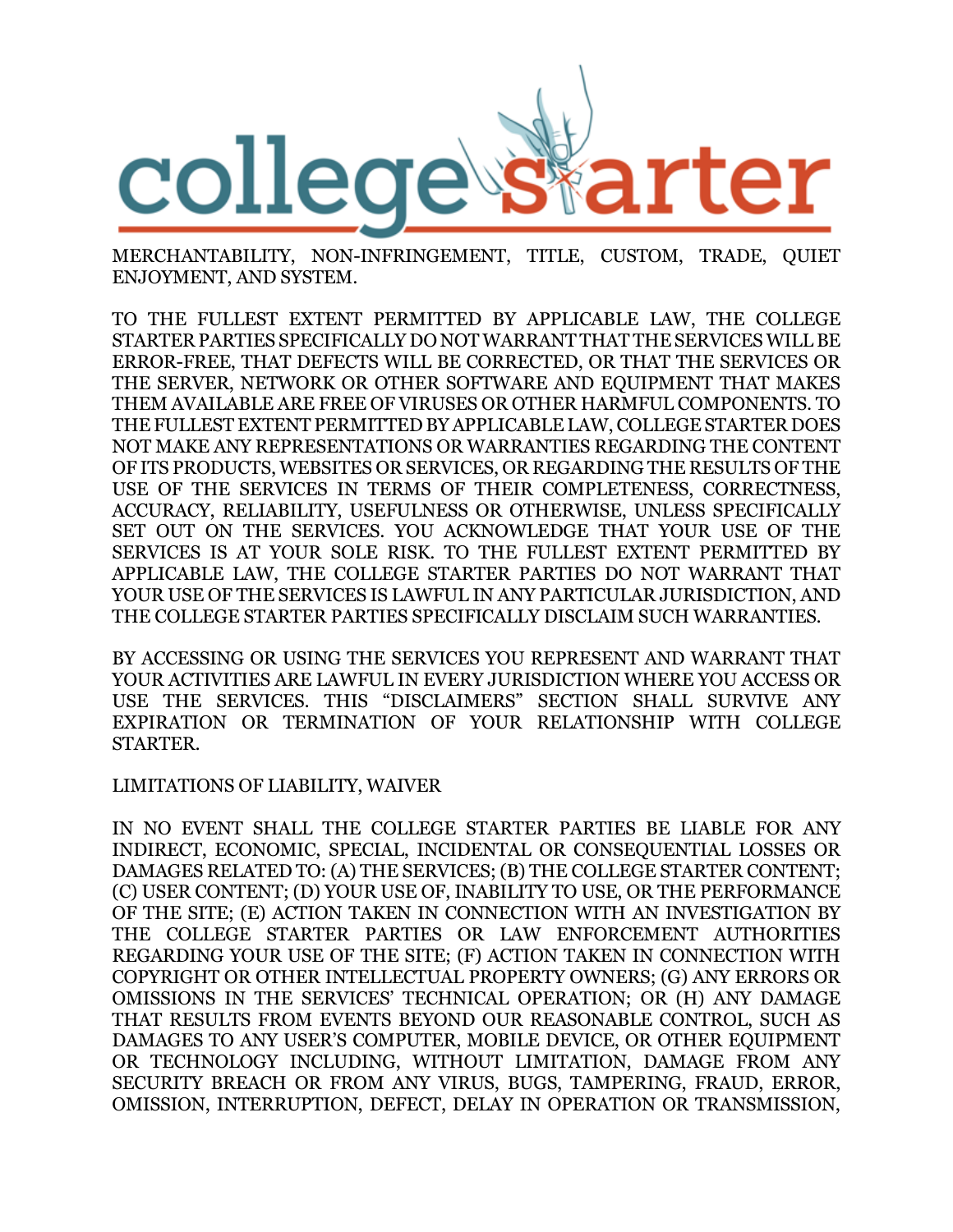

COMPUTER LINE OR NETWORK FAILURE OR ANY OTHER TECHNICAL OR OTHER MALFUNCTION, INCLUDING, WITHOUT LIMITATION, DAMAGES FOR LOST PROFITS, LOSS OF GOODWILL, LOSS OF DATA, WORK STOPPAGE, ACCURACY OF RESULTS, OR COMPUTER FAILURE OR MALFUNCTION, EVEN IF FORESEEABLE OR EVEN IF THE COLLEGE STARTER PARTIES HAVE BEEN ADVISED OF OR SHOULD HAVE KNOWN OF THE POSSIBILITY OF SUCH DAMAGES. IN NO EVENT WILL THE COLLEGE STARTER PARTIES TOTAL LIABILITY TO YOU FOR ALL DAMAGES, LOSSES OR CAUSES OR ACTION EXCEED THE AMOUNTS PAID BY YOU, IF ANY, TO COLLEGE STARTER IN THE PAST SIX MONTHS, OR \$250, WHICHEVER IS GREATER. THE PRIOR LIMITATION ON DAMAGES IS NOT INTENDED TO LIMIT THE COLLEGE STARTER PARTIES' OBLIGATION TO PAY PREVAILING PARTY COSTS OR FEES IF RECOVERABLE PURSUANT TO APPLICABLE LAW. THE LIMITATIONS SET FORTH IN THIS SECTION WILL NOT LIMIT OR EXCLUDE THE COLLEGE STARTER PARTIES' LIABILITY FOR PERSONAL INJURY OR PROPERTY DAMAGE CAUSED BY THE COLLEGE STARTER PARTIES, OR FOR THE COLLEGE STARTER PARTIES' GROSS NEGLIGENCE, FRAUD OR INTENTIONAL, WILLFUL, MALICIOUS OR RECKLESS MISCONDUCT. THIS SECTION SHALL SURVIVE ANY EXPIRATION OR TERMINATION OF YOUR RELATIONSHIP WITH COLLEGE STARTER.

YOU AGREE THAT IN THE EVENT YOU INCUR ANY DAMAGES, LOSSES OR INJURIES THAT ARISE OUT OF THE COLLEGE STARTER PARTIES' ACTS OR OMISSIONS, THE DAMAGES, IF ANY, CAUSED TO YOU ARE NOT IRREPARABLE OR SUFFICIENT TO ENTITLE YOU TO AN INJUNCTION PREVENTING ANY EXPLOITATION OF ANY WEB SITE, PROPERTY, PRODUCT, SERVICE, OR OTHER COLLEGE STARTER CONTENT OWNED OR CONTROLLED BY THE COLLEGE STARTER PARTIES, AND YOU WILL HAVE NO RIGHTS TO ENJOIN OR RESTRAIN THE DEVELOPMENT, PRODUCTION, DISTRIBUTION, ADVERTISING, EXHIBITION OR EXPLOITATION OF ANY WEB SITE, PROPERTY, PRODUCT, SERVICE, OR OTHER COLLEGE STARTER CONTENT OWNED OR CONTROLLED BY THE COLLEGE STARTER PARTIES.

BY ACCESSING THE COLLEG STARTER SERVICES, YOU UNDERSTAND THAT YOU MAY BE WAIVING RIGHTS WITH RESPECT TO CLAIMS THAT ARE AT THIS TIME UNKNOWN OR UNSUSPECTED, AND IN ACCORDANCE WITH SUCH WAIVER, YOU ACKNOWLEDGE THAT YOU HAVE READ AND UNDERSTAND, AND HEREBY EXPRESSLY WAIVE, THE BENEFITS OF SECTION 1542 OF THE CIVIL CODE OF CALIFORNIA, AND ANY SIMILAR LAW OF ANY STATE OR TERRITORY, WHICH PROVIDES AS FOLLOWS: "A GENERAL RELEASE DOES NOT EXTEND TO CLAIMS WHICH THE CREDITOR DOES NOT KNOW OR SUSPECT TO EXIST IN HIS FAVOR AT THE TIME OF EXECUTING THE RELEASE, WHICH IF KNOWN BY HIM MUST HAVE MATERIALLY AFFECTED HIS SETTLEMENT WITH THE DEBTOR."

Indemnity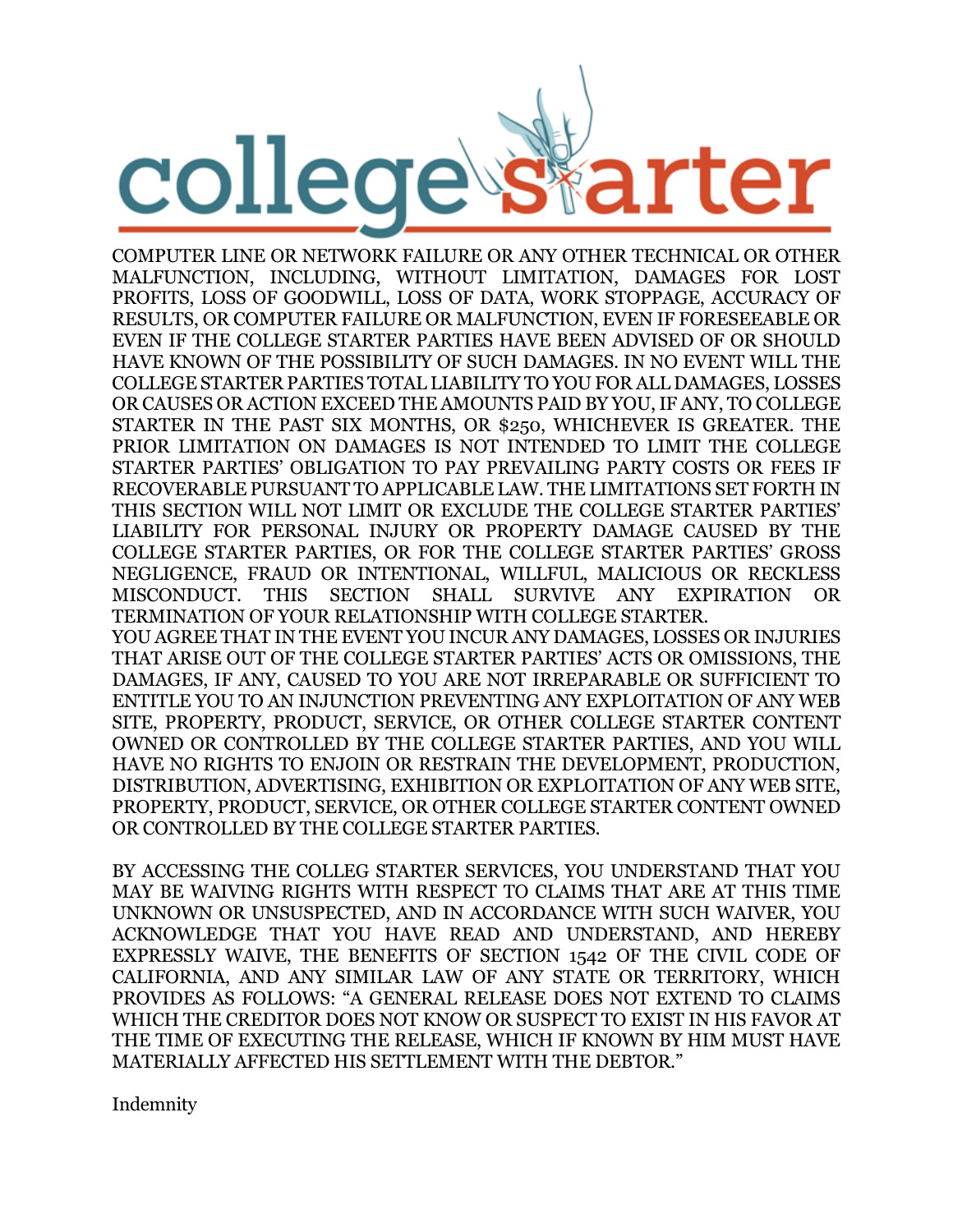

To the fullest extent permitted by applicable law, you agree to defend, indemnify and hold harmless the College Starter Parties from and against any and all loss, liability, damages, judgments, claims, demands, costs, investigations, settlements, and expenses (including, without limitation, reasonable attorneys' fees) arising out of or directly or indirectly relating to (a) your User Content; (b) your use of the Services or activities in connection with the Services; (c) your breach or anticipatory breach of these Terms of Service; (d) your violation of any laws, rules, regulations, codes, statutes, ordinances or orders of any governmental and quasi-governmental authorities, including, without limitation, all regulatory, administrative and legislative authorities; (e) information or material transmitted through your computer, even if not submitted by you, that infringes, violates or misappropriates any copyright, trademark, trade secret, trade dress, patent, publicity, privacy or other right of any person or defames any person; (f) any misrepresentation made by you; or (g) the College Starter Parties' use of your information or User Content as permitted under these Terms of Service, the Privacy Policy, or any other written agreement between you and College Starter. You will cooperate as fully required by the College Starter Parties in the defense of any claim. The College Starter Parties reserve the right to assume the exclusive defense and control of any matter otherwise subject to indemnification by you, and you will not in any event settle any claim without the prior written consent of a duly authorized employee of the College Starter Parties. These indemnity obligations shall survive any expiration or termination of your relationship with College Starter.

# Miscellaneous

If any part of this Agreement is held invalid or unenforceable, that portion of the Agreement will be construed consistent with applicable law. The remaining portions will remain in full force and effect. Any failure on the part of the Company to enforce any provision of this Agreement will not be considered a waiver of our right to enforce such provision. Our rights under this Agreement will survive any termination of this Agreement.

You agree that any cause of action related to or arising out of your relationship with the Company must commence within ONE year after the cause of action accrues. Otherwise, such cause of action is permanently barred.

### YOU ACKNOWLEDGE THAT YOU HAVE READ THESE TERMS OF SERVICE, UNDERSTAND THE TERMS OF SERVICE, AND WILL BE BOUND BY THESE TERMS AND CONDITIONS.

Master Services Agreement

A. The Client is of the opinion that the Consultant has the necessary qualifications, experience and abilities to provide consulting services to the Client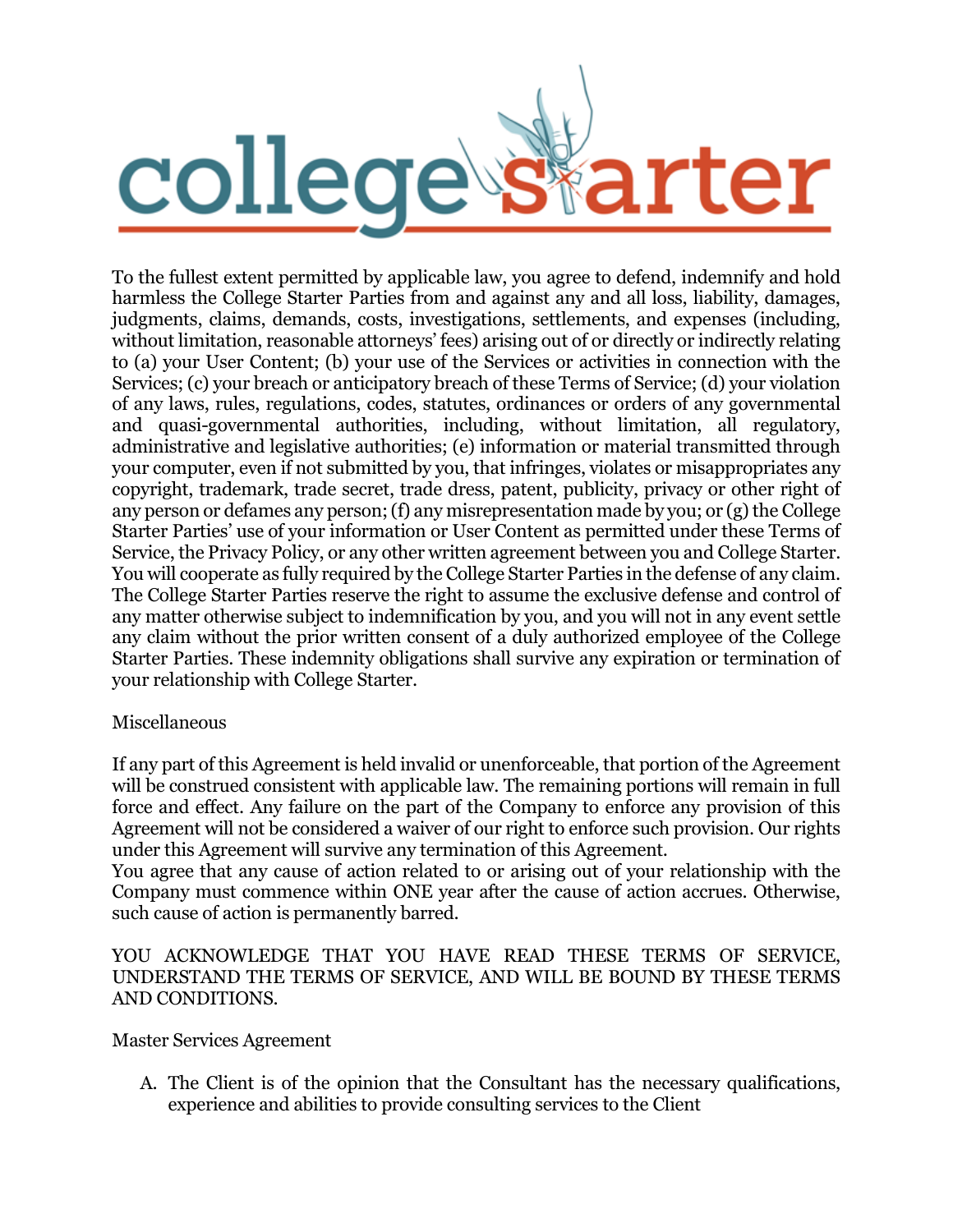

- B. The Consultant is agreement to providing such consulting services to the Client
- C. The Client agrees to engage the Consultant to provide the Client with the following consulting "Services"): College Counseling
- D. The Services will also include any other consulting tasks which the Parties may agree on. The Consultant agrees to provide such Services to the Client.
- E. Confidential information (the Confidential Information") refers to any data or information relating to the Client, whether business or personal, which would reasonably be considered to be private or Proprietary to the Client and that is not generally known and where the release of that Confidential Information could reasonably be expected cause harm to the Client.
- F. The Consultant agrees that they will not disclose, divulge, reveal, report or use, for any purpose, any Confidential Information which the Consultant has obtained, except as authorized by the Client or as required by law. The obligations of confidentiality will apply during the Term and will survive indefinitely upon termination of this Agreement.
- G. All written and oral information and material disclosed or provided by the Client to the Consultant under this Agreement is Confidential Information regardless of whether it was provided before or after the date of this Agreement or how it was provided to the Consultant.
- H. In providing the Services under this Agreement it is expressly agreed that the Consultant is acting as an independent contractor and not as an employee. The Consultant and the Client acknowledge that the Agreement does not create a partnership or joint venture between them and is exclusively a contract for service. The Consultant is responsible for paying, and complying with reporting requirements for, all local, state and federal taxes related to payments made to the Consultant under this Agreement.
- I. Except as otherwise provided in this Agreement, the Consultant may, at the Consultant's absolute discretion, engage a third-party sub-contractor to perform some or all the obligations of the Consultant under this Agreement. In the event that the Consultant hires a sub-contractor, the Consultant will pay the sub-contractor for it services and the Compensation will remain payable by the Client to the Consultant. For the purposes of the indemnification clause of this Agreement, the sub-contractor is an agent of the Consultant.
- J. Except to the extent paid in settlement from any applicable insurance policies, and to the extent permitted by applicable law, each Party agrees to indemnify and hold harmless the other Party, and its respective affiliates, officers, agents, employees, and permitted successors and assigns against any all claims, losses, damages, liabilities, penalties, punitive damages, expenses, reasonable legal fees and costs of any kind or amount whatsoever, which result from or arising out of any act or omission of the indemnifying party, its respective affiliates, officers, agents, employees, and